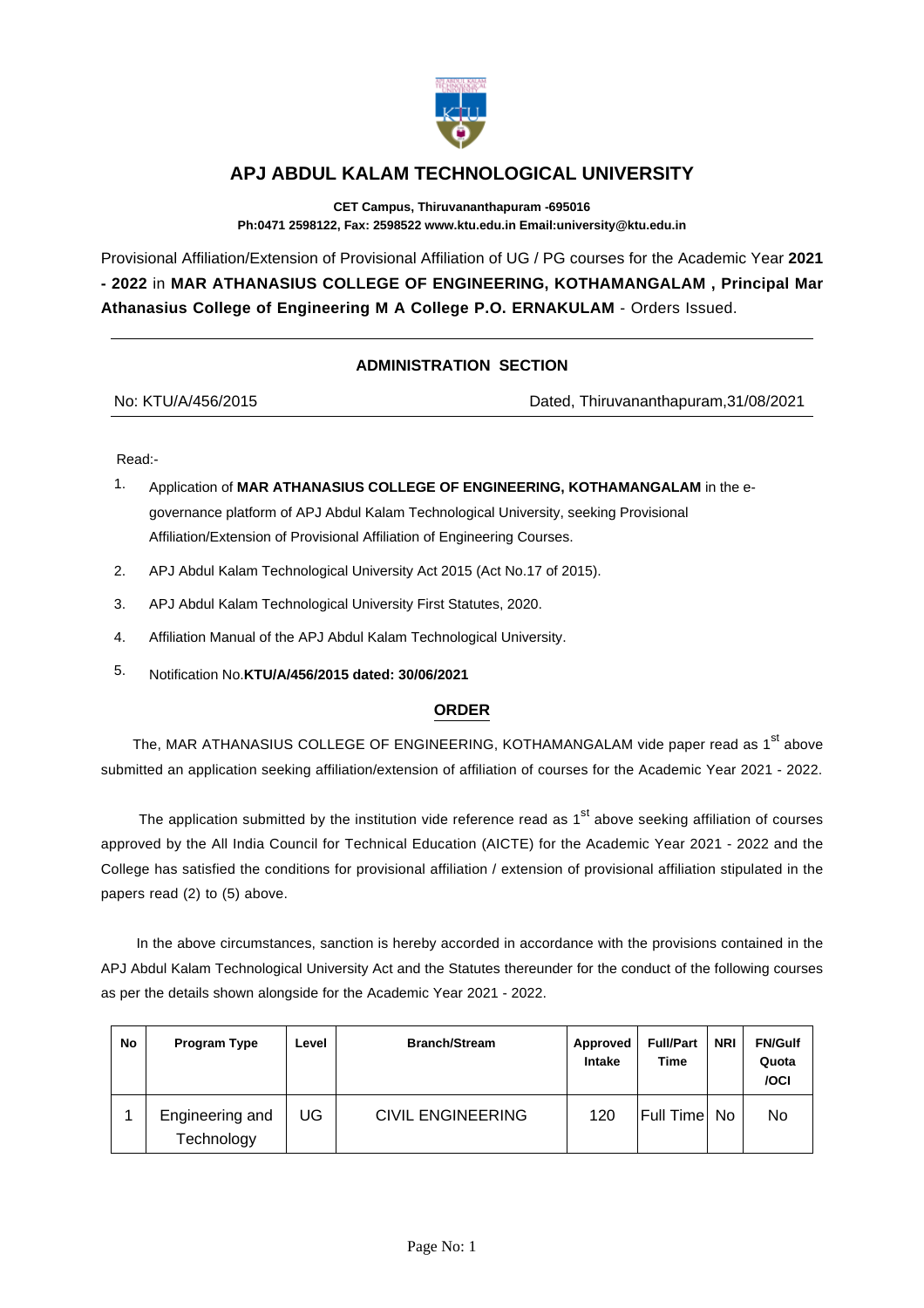| $\overline{2}$ | Engineering and<br>Technology | UG | MECHANICAL ENGINEERING                                                                                              | 120 | Full Time        | <b>No</b> | <b>No</b> |
|----------------|-------------------------------|----|---------------------------------------------------------------------------------------------------------------------|-----|------------------|-----------|-----------|
| 3              | Engineering and<br>Technology | UG | <b>ELECTRICAL AND</b><br><b>ELECTRONICS ENGINEERING</b>                                                             | 120 | <b>Full Time</b> | <b>No</b> | <b>No</b> |
| 4              | Engineering and<br>Technology | UG | <b>ELECTRONICS &amp;</b><br><b>COMMUNICATION ENGG</b>                                                               | 120 | Full Time        | No        | <b>No</b> |
| 5              | Engineering and<br>Technology | UG | <b>COMPUTER SCIENCE &amp;</b><br><b>ENGINEERING</b>                                                                 | 60  | <b>Full Time</b> | <b>No</b> | <b>No</b> |
| 6              | Engineering and<br>Technology | PG | <b>CIVIL</b><br>ENGINEERING(COMPUTER<br><b>AIDED STRUCTURAL</b><br>ENGINEERING)                                     | 9   | <b>Full Time</b> | No        | <b>No</b> |
| $\overline{7}$ | Engineering and<br>Technology | PG | <b>MECHANICAL</b><br>ENGINEERING(PRODUCTION<br>AND INDUSTRIAL<br>ENGINEERING)                                       | 9   | Full Time        | No        | <b>No</b> |
| 8              | Engineering and<br>Technology | PG | <b>ELECTRICAL AND</b><br><b>ELECTRONICS</b><br>ENGINEERING(POWER<br>ELECTRONICS)                                    | 18  | <b>Full Time</b> | <b>No</b> | <b>No</b> |
| 9              | Engineering and<br>Technology | PG | <b>ELECTRONICS AND</b><br><b>COMMUNICATION</b><br>ENGINEERING(VLSI AND<br><b>EMBEDDED SYSTEMS)</b>                  | 24  | Full Time        | <b>No</b> | <b>No</b> |
| 10             | Engineering and<br>Technology | PG | <b>CIVIL</b><br>ENGINEERING(STRUCTURAL<br><b>ENGINEERING AND</b><br><b>CONSTRUCTION</b><br>MANAGEMENT)              | 24  | Full Time        | No        | No        |
| 11             | Engineering and<br>Technology | PG | <b>COMPUTER SCIENCE AND</b><br>ENGINEERING(COMPUTER<br><b>SCIENCE AND ENGINEERING)</b>                              | 24  | <b>Full Time</b> | <b>No</b> | No        |
| 12             | Engineering and<br>Technology | PG | <b>MECHANICAL</b><br>ENGINEERING(THERMAL<br>POWER ENGINEERING)                                                      | 24  | Full Time        | No        | No        |
| 13             | Engineering and<br>Technology | PG | <b>ELECTRICAL AND</b><br><b>ELECTRONICS</b><br><b>ENGINEERING(POWER</b><br><b>ELECTRONICS AND POWER</b><br>SYSTEMS) | 12  | Full Time        | <b>No</b> | <b>No</b> |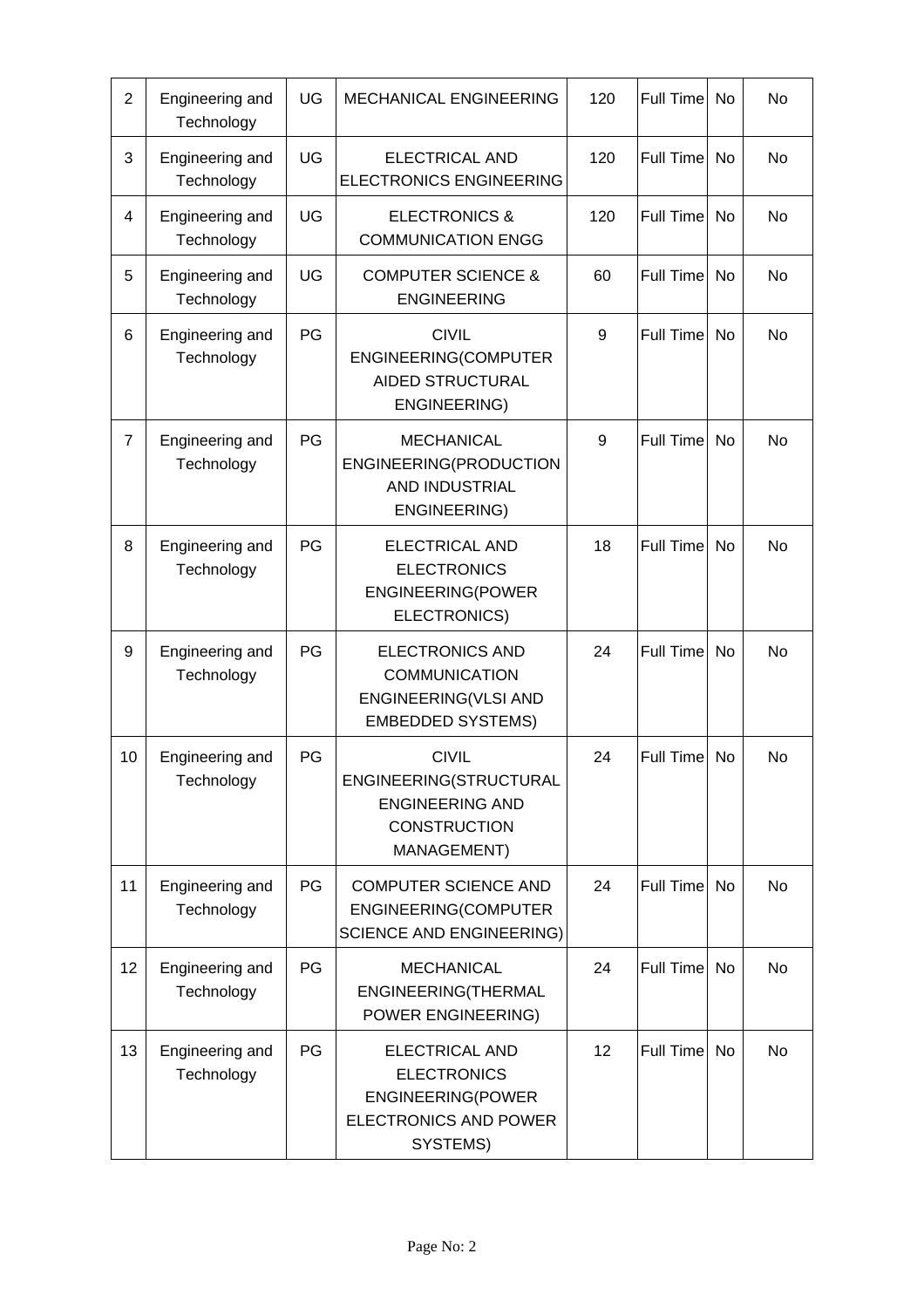| 14 | Engineering and<br>Technology | PG | <b>CIVIL</b><br>ENGINEERING(TRANSPORTA<br><b>TION ENGINEERING)</b> | 12 | Full Time    | No. | <b>No</b> |
|----|-------------------------------|----|--------------------------------------------------------------------|----|--------------|-----|-----------|
| 15 | Engineering and<br>Technology | UG | Computer Science and<br>Engineering (Data Science)                 | 60 | Full Time No |     | <b>No</b> |
| 16 | Engineering and<br>Technology | UG | Robotics and Automation                                            | 60 | Full Time    | No. | <b>No</b> |
| 17 | <b>MCA</b>                    | PG | <b>MCA TWO YEARS</b>                                               | 30 | Full Time No |     | <b>No</b> |
| 18 | Engineering and<br>Technology | UG | Artificial Intelligence and<br><b>Machine Learning</b>             | 60 | Full Time    | No. | <b>No</b> |

 The provisional affiliation shall be for the academic year 2021 - 2022 or till further orders of the University.The provisional affiliation/extension of affiliation granted above, is subject to the verification of the compliance of the provisions in references 1, 2 and 3 by the University or its competent bodies/authorized officers at any time during the Academic year 2021 - 2022 and subject to the following conditions.

1. Verification of facts submitted by the institution in the e-Governance platform by the University.

2. The Institution shall observe the provisions in the APJ Abdul Kalam Technological University, APJ Abdul Kalam Technological University First Statute, 2020 the norms and standards prescribed by the AICTE / Council of Architecture and the guidelines issued by the University from time to time.

3. Strict compliance of Anti-Ragging Regulation notified vide F.No.37-3/Legal/AICTE/2009 Dated July 1,2009 for Prevention, and Prohibition of Ragging in Technical Institution /UGC regulations. In case institution fails to take adequate steps to prevent Ragging or fails to punish perpetrators or incidents of Ragging, it will be liable to take any action as defined under clause 9(4) of the said Regulation.

**Non -compliance with any of the conditions will result in the withdrawal of the affiliation without any notice.**

> Sd/- Dr.A Praveen \* **Registrar**

To,

1. The Principal, MAR ATHANASIUS COLLEGE OF ENGINEERING, KOTHAMANGALAM,Principal Mar Athanasius College of Engineering M A College P.O. ERNAKULAM.

2. The Chairman/Secretary, Mar Athanasius College Association Kothamangalam,M A College P